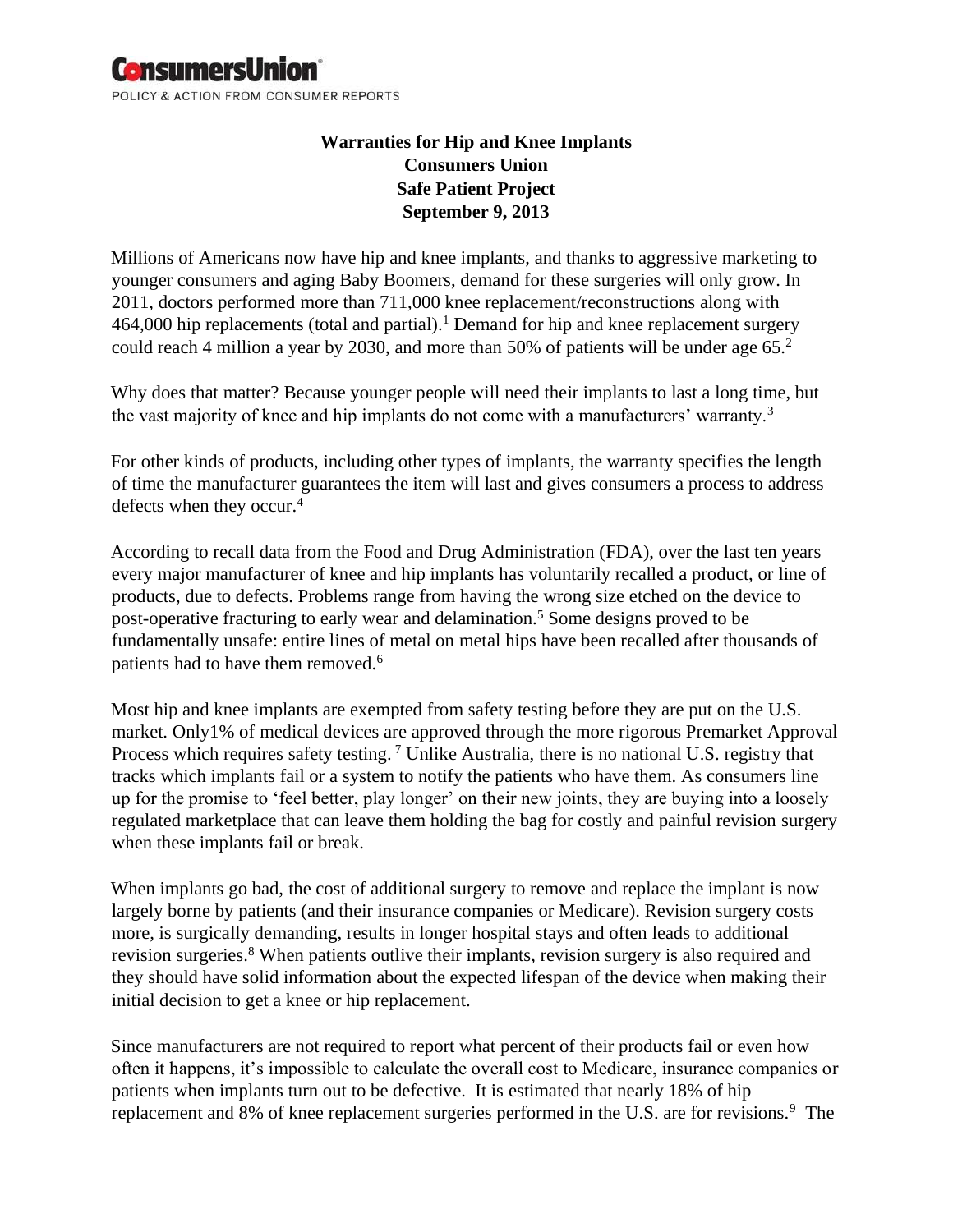costs for revision procedures is likely in the hundreds of millions of dollars per year based on the huge volume of revisions performed.<sup>10</sup>

Manufacturers should bear their fair share of this cost, and assist consumers when their products fail. Warranties would do that. Consumers Union calls on the manufacturers of knee and hip implants sold in the United States to back their products with a 20-year warranty. A warranty will communicate to patients how long devices can be expected to last ["this is officially how long we will stand by our product" and provide a straightforward process to replace a defective product with as little hassle and cost as possible. Transparency and clear lines of accountability will ultimately move companies to reduce defects and improve quality because it will be in their own financial best interest to do so.

### **Loopholes prevent FDA from adequately protecting consumers against defective implants**

Unlike prescription drugs, which must be tested to demonstrate they are safe and effective before they are put on the market, most joint replacement products are not required to undergo rigorous pre-market testing. Medical devices like hip and knee implants do not have to be reviewed for safety by the FDA if they are similar to a product already on the market. Since most design changes are incremental, nearly every hip and knee currently being installed in patients is similar to something that came before it, and therefore device makers gain approval of their new implants through what is known as the FDA's 510(k) clearance process (based on its "substantial equivalence" to a device already on the market). Under this section of federal law, implant makers do not need to provide evidence from clinical trials to demonstrate a product's safety and effectiveness, as required by the FDA's more rigorous "premarket approval" or PMA process<sup>11</sup>

FDA's premarket approval process, while rarely used, does appear to improve implant safety. The GAO surveyed device recalls from 2005-2009. Among all classes of devices that were eventually recalled, 87% had been approved through the 510(k) process, while only about 8% of the recalled devices went to market after the more rigorous Premarket Approval process.<sup>12</sup>

Instead of pre-market safety testing, the FDA primarily relies on "post-market" reporting to Medwatch, a system for physicians and patients to report problems with implants. When enough problems or "signals" are reported, FDA may send out notice to the companies and the companies can choose to voluntarily recall their products. This means virtually every hip and knee implant patient is an unwitting participant in a giant, "post market" test to see which products are actually safe and which ones turn out to harmful or ineffective.

While FDA cannot require clinical safety testing for any product that is "substantially equivalent" to another implant, a 2012 amendment to federal law created a more streamlined process for the FDA to require clinical testing.<sup>13</sup> In January 2013, the FDA proposed a reclassification of metal-on-metal hips, which, when finalized, would require more rigorous testing and reporting before the design could be marketed again.<sup>14</sup>

### **Defects happen**

We know that hip and knee products can be defective - some have failed spectacularly, while defects limited to certain "lots" or components can also have serious implications for patients.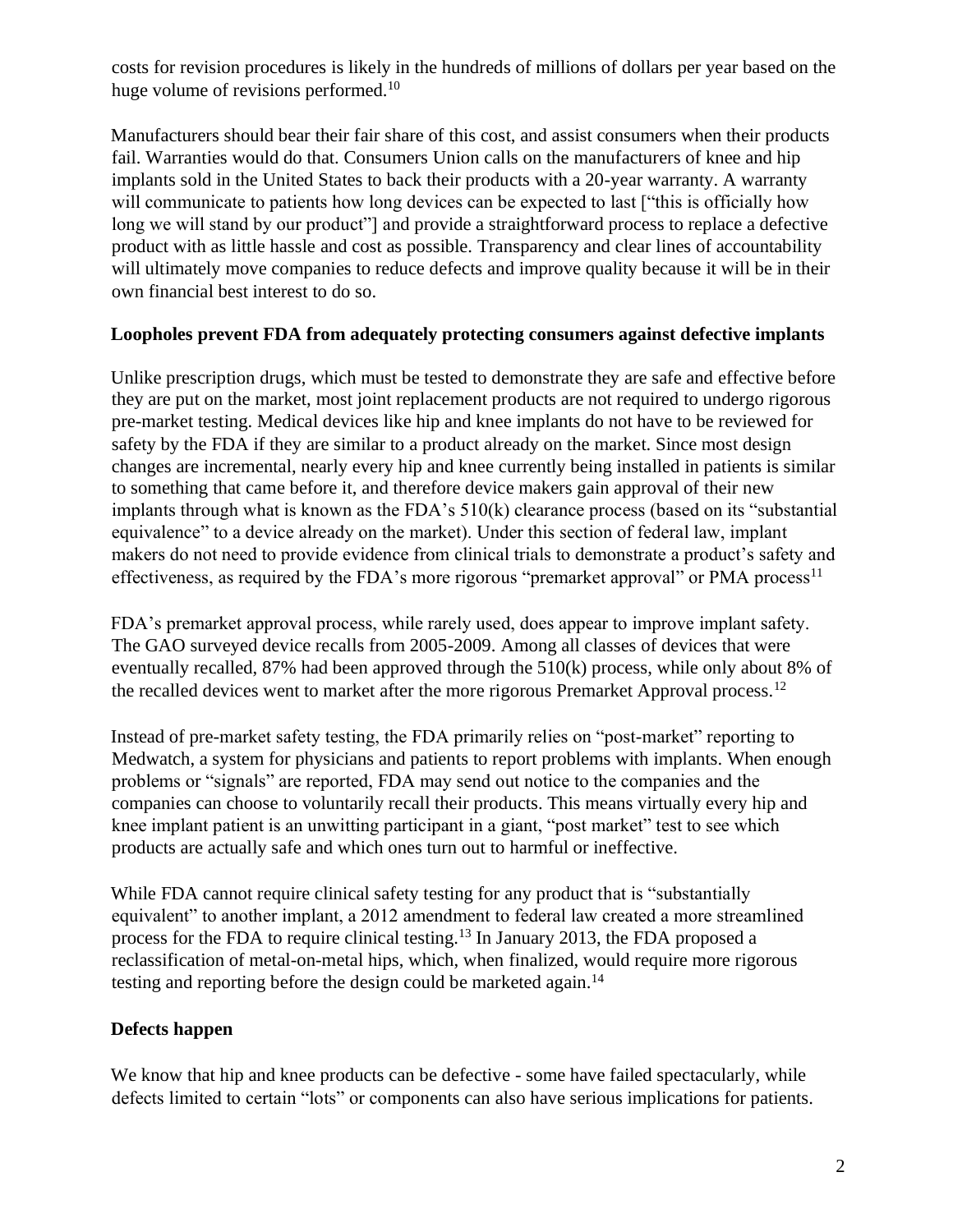Imagine you just opened the box of a complicated piece of build-it-yourself furniture. You carefully lay out all the parts, you pull out the custom tools helpfully provided, and you read all the instructions until you feel you understand the steps. You start building it – only to find, when you are well into the project, that some of the screws are the wrong size. Now imagine this is your surgeon, and the item under construction is your knee, and you are in the operating room under anesthetic.

Literally hundreds of knee components have been recalled since 2003,<sup>15</sup> frequently because they ship with the wrong part, a wrong size part, a missing part, or a part built for the left side but etched as a "right" (or vice versa). Since most parts must be opened immediately before surgery to keep them sterile, these kinds of errors have serious implications for patients. Reasons for product recalls straight from the FDA's own database include the following packaging issues (quoted verbatim):

- "Labeling Discrepancy -- Mislabeled and mis-etched as to size. Inserts were labeled and packaged as size Standard; 12.5mm Inserts but were actually a 10mm Inserts. Risks include but not limited to: a delay in the procedure while the proper component is located; and tight joint with constricted movement as a result of implantation of the wrong thickness of insert."
- "The product contained screws with the incorrect length (incorrectly contained 15 mm) length screws instead of the correct 5 mm length screws)."
- "Mislabeled--The product is not collared; although the label states that it is collared. A non-collared component will provide a reduced contact with bone interface and/or a delay in the procedure may be incurred while clarifying package contents."
- "The firm is initiating a removal of one lot of the Bigliani/Flatow Humeral Provisional Stem (00-4301-012-17; lot 62283991) as the stems manufactured under the lot are 14mm x 170mm devices incorrectly etched and packaged as 12mm x 170mm devices."
- "A box labeled as a Scorpio NRG Femoral Size 7 Right; may actually contain a Scorpio PS Femoral Size 5 Right."
- "Zimmer had determined that two lots of these tibial implants have incorrectly positioned or missing flange plugs that were not seated in the device upon receipt to the customer. A missing flange plug could lead to a delay of surgery or possibility of wear leading to more surgery."

And those specialized tools included in the product to facilitate installation are sometimes a problem as well.

- "The instrument may have been assembled improperly; which may result in reversed resection cuts on the femur and affect implant performance; resulting in the need for revision surgery."
- "Triathlon Offset Adaptors may seize during surgery and the OR staff may be unable to disassemble the instrument using the removal tool."
- "The standard Triathlon Femoral Stylus does not fit into the Specialty Sizers and the "R" and "L" markings on the Right Sizer are reversed."
- "The instrument's sizing line is in the wrong place."

Of course, some knee components have been recalled because they simply weren't manufactured to spec or started to fail once installed in people.

• Fracture of SPIRALOK Anchors post op; requiring patient revision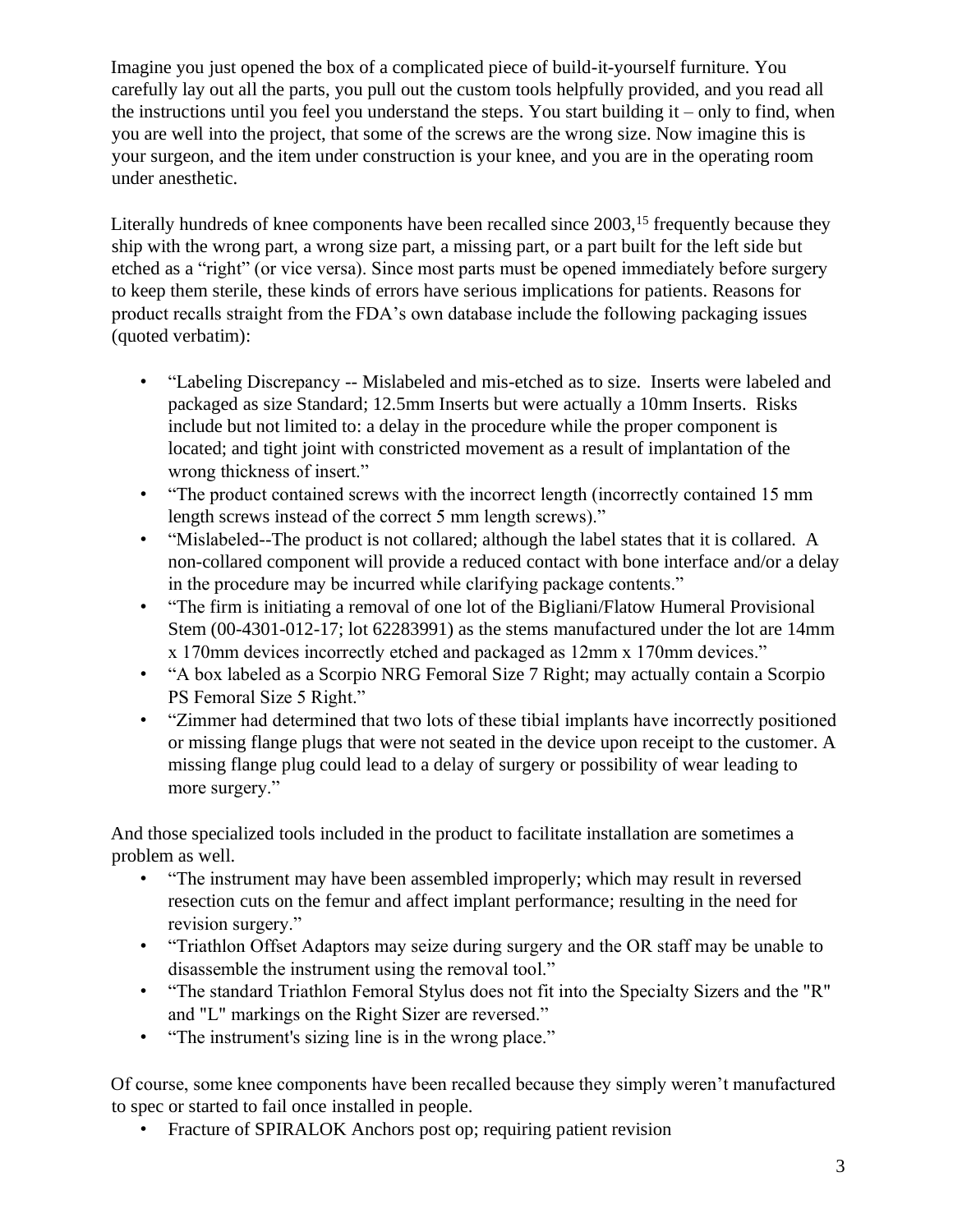- The firm has received complaints of loosening of the implanted device requiring revision surgery. There have been 114 MDRs filed all reported that the device loosened and the patient required additional surgery to replace the device.
- The device was cut to an incorrect angle; which may result in an incorrect bone cut.
- Raw material supplied by a third party used to manufacture various medical devices does not comply with metallurgical requirements outlines in ASTM standard for titanium surgical implants.
- An impurity in the metal may affect the strength of the screw; resulting in breakage and/or surgical delays.

Hip implant devices, tools and components have been recalled for similar reasons, but the story of the metal-on-metal hip is an abject lesson in the failings of our current oversight systems.

Metal on metal hip implants, where the ball and socket of the hip joint are both made of metal, were a popular innovation because they promised to last longer than other devices made with ceramic and plastic. Because the basic design was similar to previous hip replacement designs, the FDA allowed the new product to be fast tracked to the market without safety testing.<sup>16</sup> It was popular: an estimated 755,000 Americans got these hips over the past decade.<sup>17</sup>

Some patients with the new hips started to report swelling at the site, along with unexpected symptoms like rash, cardiomyopathy, neurological problems, cognitive impairments, and more. It turned out that when metal rubbed against metal, chromium and cobalt ions were released from the surface, first into the hip itself and later into the bloodstream, causing these and other health problems. The metal being released into the nearby tissue sometimes caused damage to surrounding bone, tissue, muscles and nerves, making it difficult to replace the metal hip.<sup>18</sup>

Starting in 2004 and 2005, Johnson & Johnson introduced DePuy ASR and ASR XL metal on metal hips. As early as 2007, the Australian Joint Registry recorded unusually high revision rates for the DePuy ASR. DePuy stopped selling the ASR in Australia in 2009. The National Joint Registry of England and Wales identified similarly high revision rates.<sup>19</sup>

Even as scientific evidence mounted, patients in the U.S. continued to get all-metal hips implanted. In August of 2010, DePuy recalled all 93,000 ASR XL hips worldwide after it became clear that the device was failing far more often than average and producing serious injuries. While it's unclear how many people actually had to have their artificial hip removed, an article in the British Medical Journal called it "one of the biggest disasters in orthopaedic history."20

Australian regulators spotted trouble with these hips early, in part because the country has a national device registry. The U.S. does not. Because the U.S. lacks a national device registry, U.S. doctors and patients don't learn about a recall in a systematic way and patients may not know to revisit their doctor to have their implant checked. The Australian Joint Replacement Registry allows officials to easily notify doctors about a recalled device, who can then notify their patients. $21$ 

### **The societal implications of failing knees and hips**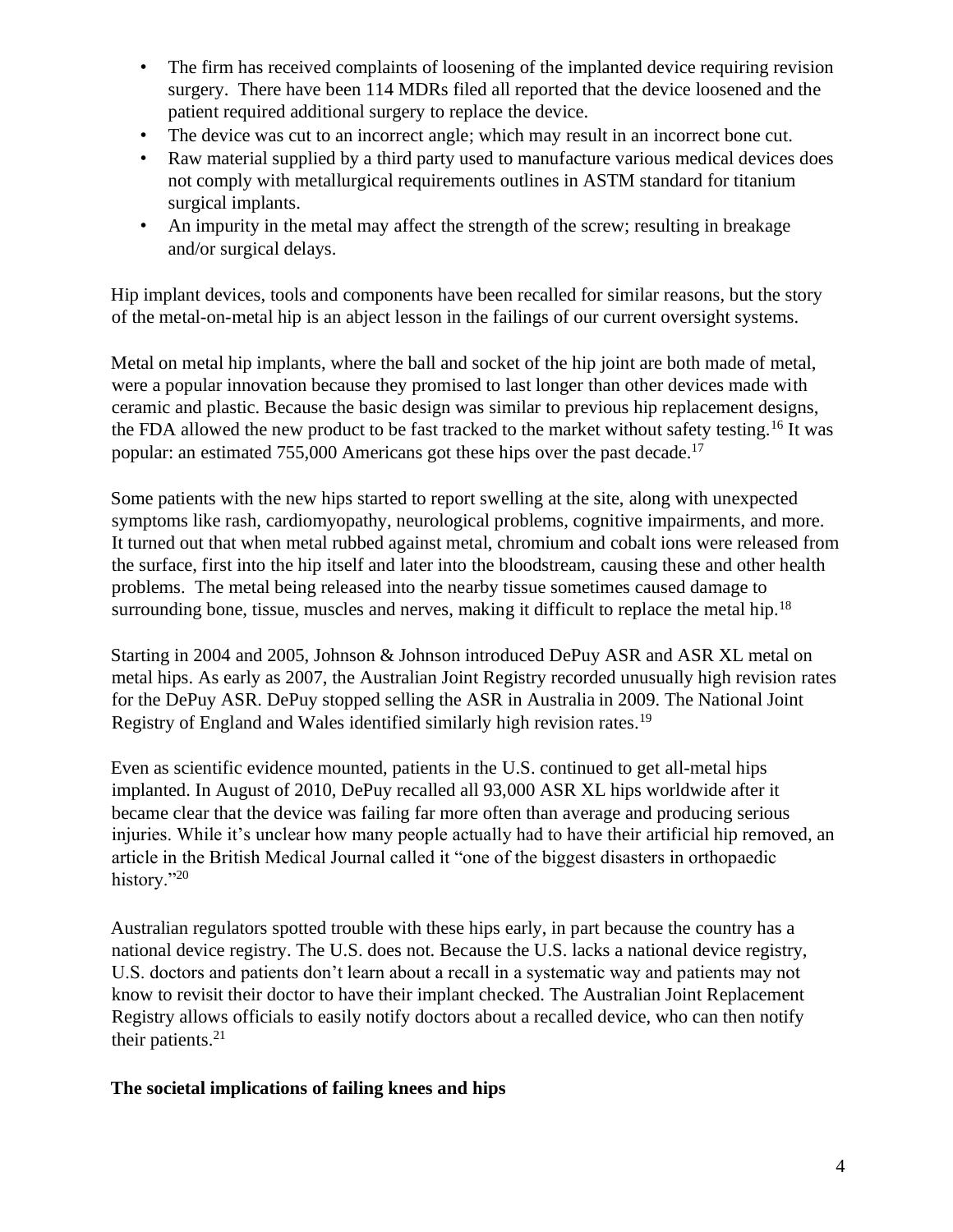Years ago, when implant patients were most often elders, the longevity of a new knee or hip may have mattered less than the immediate relief it provided from pain and diminished mobility. Today, people under the age of 65 routinely undergo hip or knee replacement, and they will likely remain active for 20 or 30 more years after their surgery. And, many people over 65 tend to be more active than in the past and are living longer.

Implant advertising is geared toward younger and athletic older audiences, as aging sports stars like former tennis player Billy Jean King promote knee replacements as a way to extend an active life. Researchers estimate that 50 percent of hip replacement patients are already under the age of 65, and soon the same will be true for patients with knee replacements.<sup>22</sup>

Younger customers mean bigger business – and the hip and knee industry is big already. In 2012 worldwide revenue for hips reached \$5.8 billion and for knees another \$6.9 billion. Yearly, 1.4 million hip replacements and 1.1 million knee replacements are performed worldwide.<sup>23</sup>

In the near future, Medicare hip and knee replacements could make up a significant percentage of all Medicare spending. Hospitals and surgeons are currently exploring cost control methods such as bundling all costs associated with a hip or knee replacement. The cost of a hip or knee implant can be as much as 50 percent of Medicare payment.<sup>24</sup>

Younger patients are more likely to need revision surgery in their lifetimes simply because they are living longer with an implant. In addition to the increased cost, revision surgery is often more complicated than the original procedure. A patient cannot endure multiple revisions as more tissue and bone are destroyed with each surgery. According to one study, revision surgery resulted in more infections, longer hospital stays, and higher costs for the surgery. <sup>25</sup>

### **A warranty would help make implants safer and spread costs more fairly**

A strong warranty that gives consumers reasonable compensation when a joint fails will improve consumers' experience and encourage companies to make their products safer and more durable. Manufacturers should have some 'skin in the game' by guaranteeing that their products will last for at least 20 years, and not expect patients, insurers or taxpayer-supported health programs to pick up the cost for failed devices. As these products are marketed to younger and younger consumers, potential patients need information about the lifespan of their implant and a guarantee to back up company promises.

For most products on the market today, a manufacturer's warranty sets out how long the buyer can expect the product to work. If the product doesn't work or breaks during that time period, the consumer can request repair or replacement under the terms of the warranty. For hip and knee replacements, consumers expect the product to last 20 years, or even a lifetime. Of the people who responded to our detailed questions about their joint replacement, about two-thirds thought a 20 year or lifetime warranty was appropriate.<sup>26</sup>

Hip and knee manufacturers claim this kind of system can't work for them, because problems people experience may not be due to product failure. Perhaps the patient gained weight, fell on the implant, or otherwise damaged it due to inappropriate activity; perhaps the failure was due to a surgical infection.<sup>27</sup> These debates are not new to any product on the market -- installers can make mistakes, consumers can drop appliances or use their vehicle inappropriately. Any good